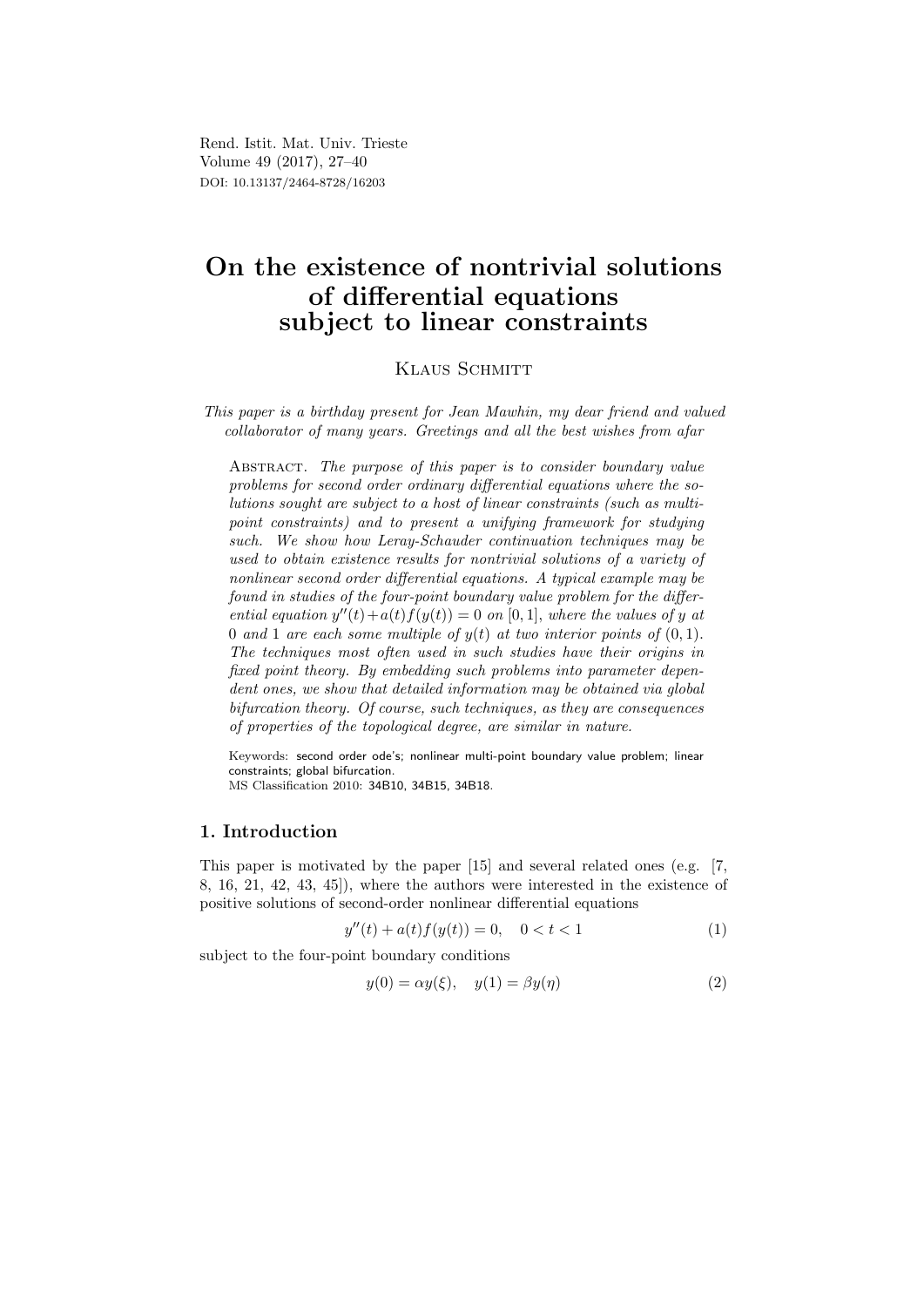where  $0 < \xi \leq \eta < 1$ ,  $a(t)$  is a nonzero continuous, and nonnegative function on  $(0, 1)$  and

$$
f: \mathbb{R} \to \mathbb{R}, f: [0, \infty) \to [0, \infty)
$$

is continuous, or other similar multi-point boundary value problems. In case  $\xi = \eta$  and  $\alpha + \beta \neq 2$ , boundary conditions (2) were already considered Loud in [22], where Green's functions and their properties of such multi-point boundary value problems and their adjoints were discussed in great detail.

Under the assumption that the limits

$$
f_0 = \lim_{u \to 0} \frac{f(u)}{u}, \quad f_{\infty} = \lim_{u \to \infty} \frac{f(u)}{u}.
$$
 (3)

exist and satisfy certain inequalities, it was proved [15] that (1), (2) has a positive solution. The proof was based on a use of the Krasnosel'skii compression and expansion theorems for positive completely continuous operators on a Banach space [14]. Results for the existence of solutions of nonlinear boundary value problems where the nonlinear terms behave as in (3) have a long history and such results (usually for boundary value problems subject to homogeneous end point boundary conditions, but also valid for nonlinear elliptic partial differential equations) may be found in [1, 2, 6, 9, 26, 27, 28, 44]. While the boundary conditions (2) are very much much different from those usually employed, such as Dirichlet, Neumann, Robin, or periodic ones, it is still straight forward to transform the problems into equivalent integral equations (cf. [7, 8, 13, 15, 16, 21, 23, 24, 39, 40, 45]) and thus employ fixed point theory for completely continuous operators on a Banach space of continuous functions. Further studies are also available for problems defined on time scales, see e.g. [3, 12, 46], among others.

Since the approach used here is variational and uses global bifurcation theory, the results and approach discussed here for the semilinear case should be extendable to problems of a nonlinear nature for both ordinary and elliptic partial differential equations, such as problems involving the p-Laplacian, and obtain results as in [17, 18, 25, 33].

In this paper we shall discuss a class of nonlinear boundary value problems and show, using global bifurcation techniques ([4, 30, 31, 32]), how solutions may be obtained as part of a continuum of solutions of a problem which depends upon a parameter into which the given problem has been imbedded. We shall adhere here to a prototypical example motivated by (1), (2) but want to point out that similar arguments may be used to obtain results of this type for semilinear and nonlinear elliptic problems in higher dimensions using, see e.g. [17]. We shall not attempt to consider these more general situations here, but remark that some of the work cited here will provide the tools for studying such problems.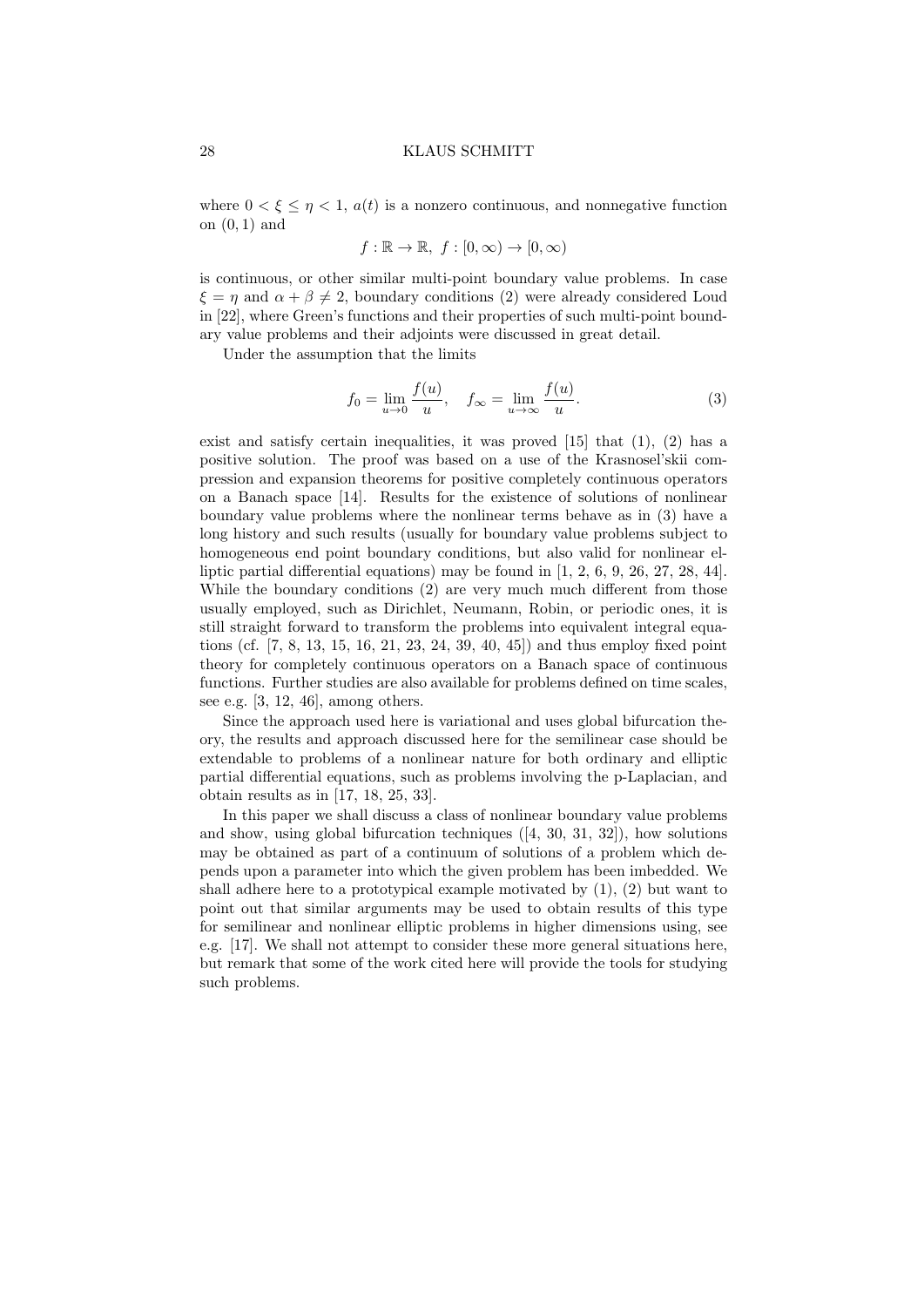# 2. Notation, assumptions, and preliminaries

We let V be a closed subspace of  $H^1(0,1)$  which has the property that 0 is the only constant function that belongs to  $V$  and in addition that there exists an open set

$$
\Omega\subset(0,1),\text{ such that }\bar{\Omega}=[0,1],\text{ }m(\Omega)=1,\text{ }C_{0}^{\infty}(\Omega)\subset V,
$$

(here  $m(\cdot)$  denotes Lebesgue measure).

For example, if  $L: H^1(0,1) \to \mathbb{R}^2$  is defined by the boundary conditions (2) as

$$
Ly := (y(0) - \alpha y(\xi), y(1) - \beta y(\eta)), \ 0 < \xi \le \eta < 1, \ \alpha \ne 1
$$

then

$$
V := \{ u \in H^1(0,1) : Lu = 0 \}
$$

is such a subspace with

$$
\Omega := (0, \xi) \cup (\xi, \eta) \cup (\eta, 1).
$$

For other examples of operators  $L$  defined by multipoint boundary conditions, we refer the interested reader to [7, 8, 15, 16], and the references in these papers and those in the other references given above. Of course, homogeneous Dirichlet and anti periodic boundary conditions  $(y(0) = -y(1))$  yield such examples, as do the boundary conditions

$$
u(0) = 0,
$$

or

$$
u(0) = 0, \ u(\eta) = \alpha u(1), \ \eta \in (0, 1),
$$

or

$$
\alpha u(\eta) + \beta u(\mu) = u(1), \ 0 < \eta < \mu < 1, \ \alpha, \beta \ge 0, \ \alpha + \beta < 1,
$$

whereas classical Neumann and periodic boundary conditions do not (note that these boundary conditions are natural ones imposed by minimization problems in  $H^1(0,1)$ , respectively in  $\{u \in H^1(0,1) : u(0) = u(1)\}\)$ .

The norm of  $H^1(0,1)$  is given by

$$
||u||_{H^1}^2 = \int_0^1 (u')^2 dt + \int_0^1 u^2 dt
$$

and it is the case that

$$
||u||^2 := \int_0^1 (u')^2 dt
$$

defines an equivalent norm on such subspaces  $V$ , i.e., there exists a positive constant  $c$  such that

$$
||u||_{L^2(0,1)} \le c||u'||_{L^2(0,1)}, \forall u \in V.
$$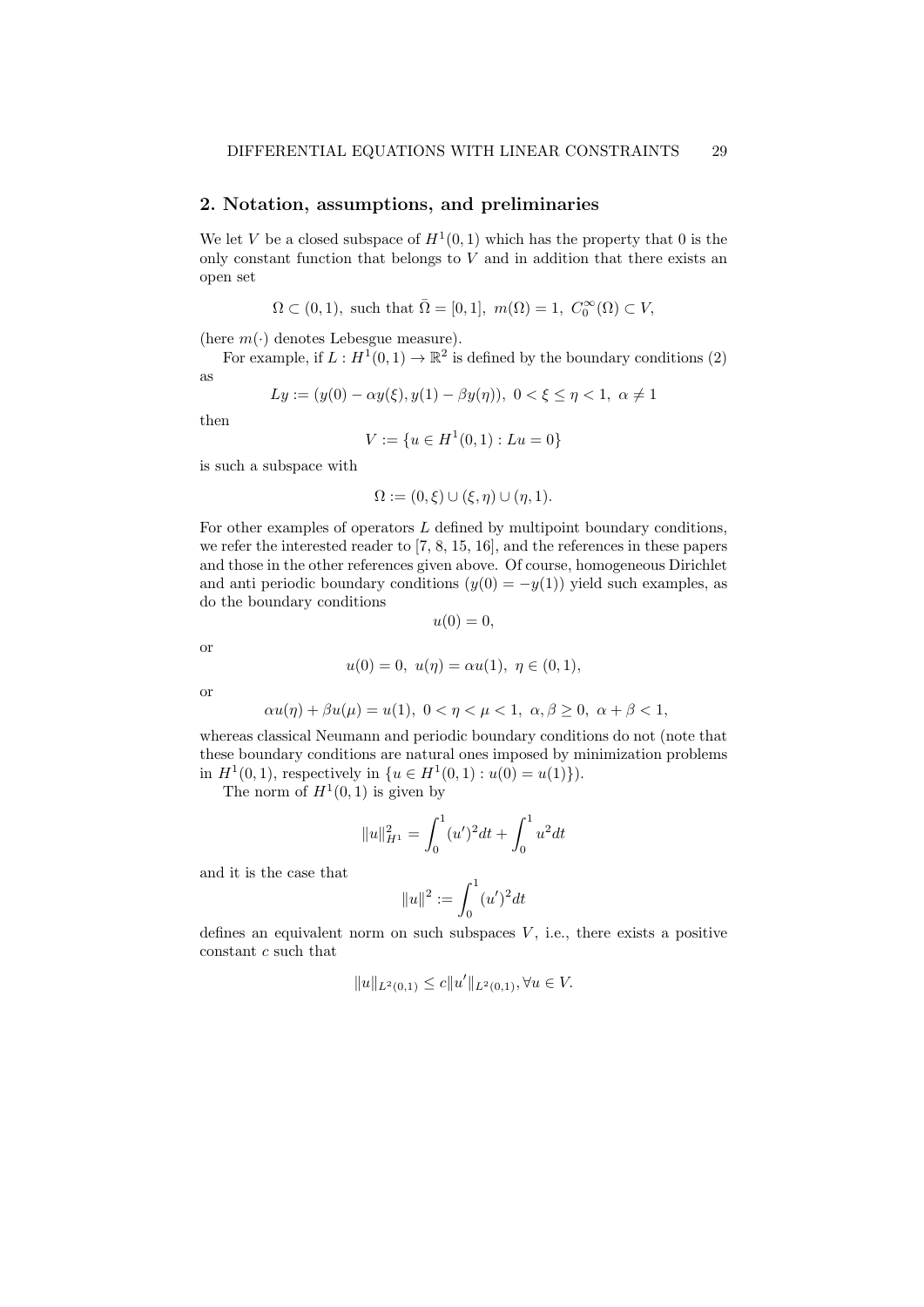To see this, one may use an often employed argument of Nečas [20], and assume there exists a sequence  $\{u_n\} \subset V$  such that

$$
||u_n||_{L^2(0,1)} \ge n||u'_n||_{L^2(0,1)}, n = 1, 2, \cdots.
$$
 (4)

Then we may assume that  $||u_n||_{L^2(0,1)} = 1, n = 1, 2, \cdots$ . So  $\{u_n\}$  is bounded in  $H^1(0,1)$ , hence may assumed to converge weakly to say u. Hence it will converge strongly to u in  $L^2(0,1)$ . So, by (4)  $u'_n \to 0$  in  $L^2(0,1)$ , which implies that  $u' = 0$ , i.e. u must be piecewise constant, but since u is continuous, it must be a constant throughout. On the other hand, V is closed and hence, since  $u \in V$ , u must equal 0, a contradiction.

DEFINITION 2.1. For given V, as above, we let  $V'$  denote its topological dual and for  $h \in V'$ , we call  $u \in V$  a weak solution of the boundary value problem

$$
-u'' = h, \ u \in V,\tag{5}
$$

provided that

$$
\int_0^1 u'v'dt = (h, v), \ \forall v \in V,\tag{6}
$$

where

$$
(\cdot, \cdot): V' \times V \to \mathbb{R}
$$

is the pairing between  $V'$  and  $V$ .

The above considerations have the following immediate consequence, whose proof follows from the Lax-Milgram theorem (see [38]) and the fact that  $V$  is a Hilbert space with respect to the inner product

$$
(u,v)_V := \int_0^1 u'v'dt.
$$

LEMMA 2.2. Let  $V$  be as above, and let  $V'$  be its topological dual, then for every  $h \in V'$  there exists a unique  $u \in V$  which is a unique weak solution of (5). Further

$$
||u|| \leq ||h||_{V'}.
$$

REMARK 2.3. If  $h \in L^2(0,1)$ , we may deduce that the weak solution u, given above, since  $C_0^{\infty}(\Omega) \subset V$ , must satisfy

$$
u'' = h, \text{ on } \Omega
$$

in the sense of distributions and thus  $u$  is a solution of the differential equation on  $\Omega$ , further, since  $m(\Omega) = 1$ , it follows that u is a solution on  $(0, 1)$ , as well.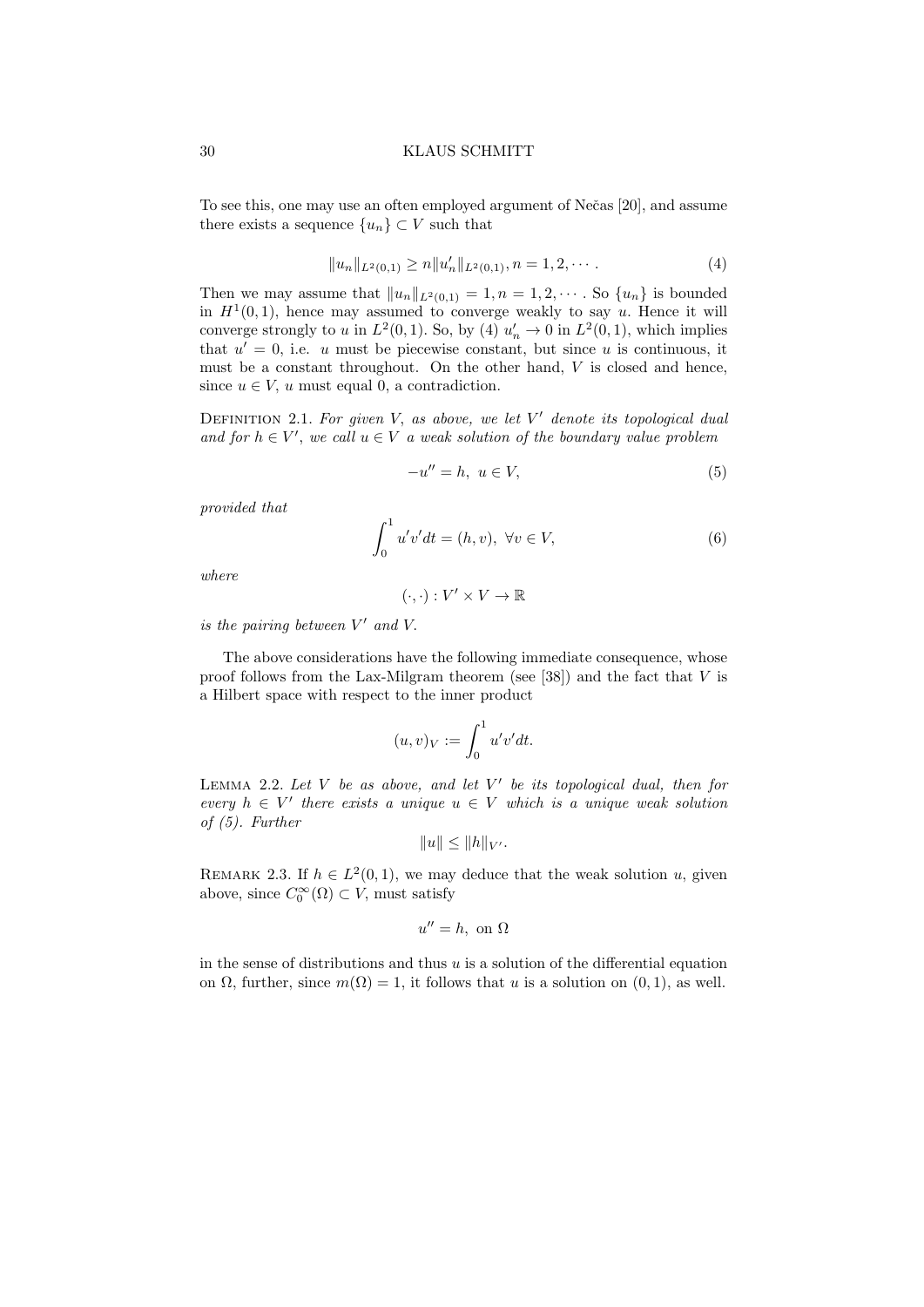Let  $a : [0,1] \to [0,\infty)$  be a continuous nontrivial function, then, via this lemma, we may define the mapping

$$
T: L^2(0,1) \to V \subset H^1(0,1) \hookrightarrow L^2(0,1),
$$

by

$$
Th:=u,
$$

where  $u$  is the unique weak solution of

$$
-u'' = ah, \ u \in V,
$$
\n<sup>(7)</sup>

and hence u solves the differential equation (7) on  $\Omega$  in a classical sense (viz.  $C_0^{\infty}(\Omega) \subset V$ ). We note that the last inclusion is compact. Thus,

$$
T: L^2(0,1) \to L^2(0,1),
$$

is compact linear mapping. Thus, we have that

$$
T: C[0,1] \to H^2(0,1) \hookrightarrow C^1[0,1] \hookrightarrow C[0,1],
$$

i.e., we may even view  $T$  as a compact linear mapping

$$
T: C[0,1] \to C[0,1],
$$

and we may apply the Riesz theory for compact linear operators to obtain the spectral properties of this operator. For general multi-point boundary value problems, the study of the spectrum of the associated integral operator, has a long history, with notable contributions in [22], and recently in [5]. In fact, since the problems, in general are not self-adjoint, complex eigenvalues may exist. In the case at hand, we shall not be concerned with such complications but rather concentrate on boundary conditions (subspaces  $V$ ) which have one distinguished positive eigenvalue (see below), namely a smallest positive one, called  $\lambda_1$ .

REMARK 2.4. Since there exists  $u \in V \setminus \{0\}$ , such that

$$
Tu = \frac{1}{\lambda_1}u,
$$

we have that

$$
\int_0^1 u'v'dt = \lambda_1 \int_0^1 auv dt, \ \forall v \in V
$$

we obtain that (by normalizing)

$$
0 < \lambda_1 = \inf_{V} \left\{ \int_0^1 (v')^2 dt \; : \; \int_0^1 av^2 dt = 1 \right\}.
$$

In the given generality not much else may be asserted concerning the spectrum of T. In fact, the first example below shows that the principal eigenvalue may be of multiplicity 2.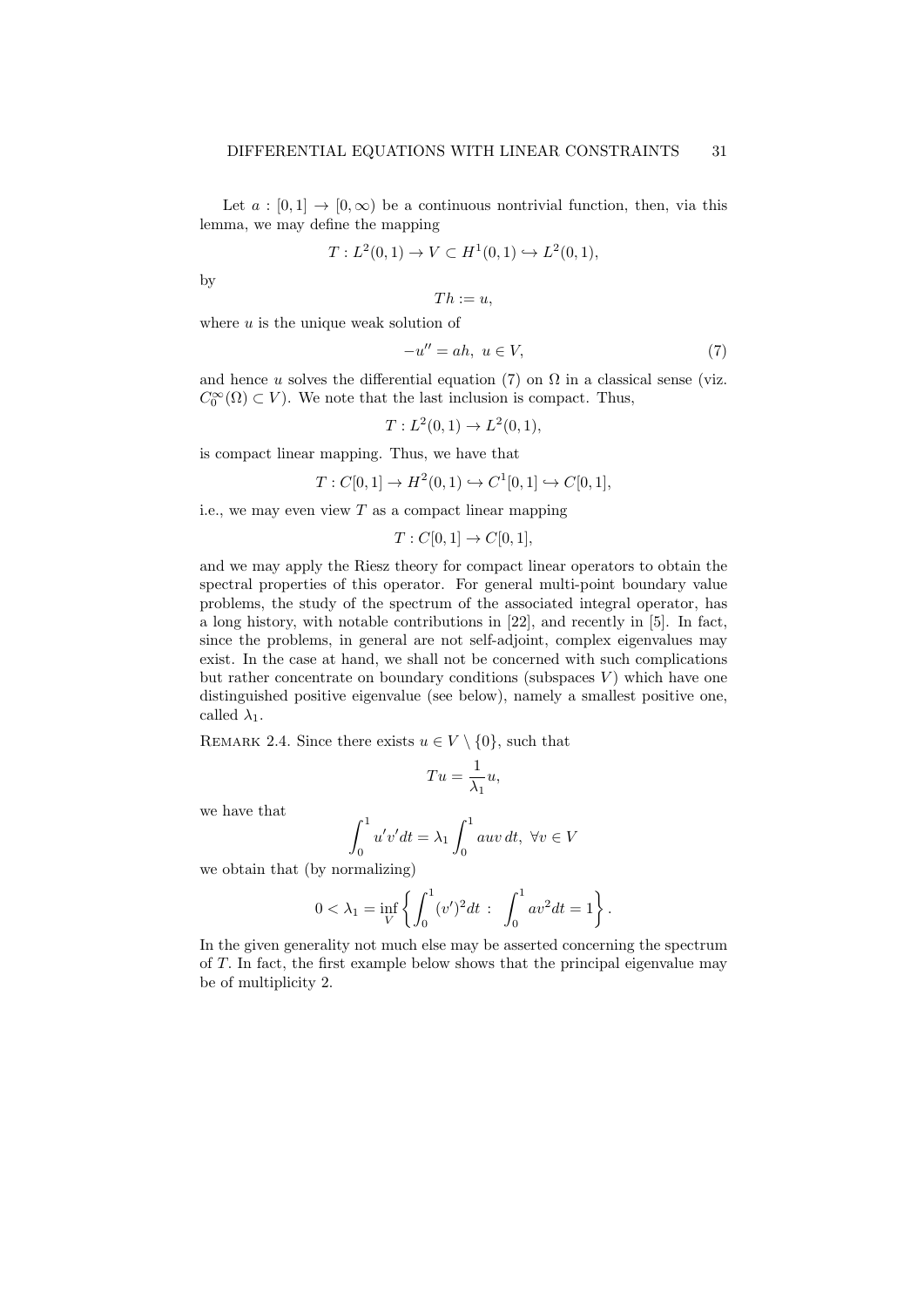EXAMPLE 2.5.  $a$ . Let the space V be defined by

$$
V := \left\{ u \in H^{1}(0,1) : u(0) = u(1), \int_{0}^{1} u dt = 0 \right\}.
$$

Then  $V$  is a closed subspace with  $0$  the only constant function. In the case that  $a \equiv 1$ , the eigenfunctions of the operator T satisfy

$$
\int_0^1 u'v'dt = \lambda_1 \int_0^1 uv dt, \ \forall v \in V,
$$

and, since  $H_0^1(0,1) \subset V$  we have that

$$
-u''=\lambda_1 u,
$$

in the sense of distributions. Integrating the last equality we obtain that (since  $u \in H^2(0,1)$ 

$$
u'(0) = u'(1),
$$

and so  $u$  is an eigenfunction of

$$
-u'' = \lambda_1 u, \ u(0) = u(1), \ u'(0) = u'(1),
$$

i.e.  $\lambda_1 = 4\pi^2$ , with an associated 2-dimensional eigenspace.

**b.** Let the space  $V$  be defined by

$$
V:=\left\{u\in H^1(0,1): \ \int_0^1 u\,dt=0\right\}.
$$

Then, again,  $V$  is a closed subspace with 0 the only constant function. With  $a \equiv 1$ , the eigenfunctions of the operator T satisfy

$$
\int_0^1 u'v'dt = \lambda_1 \int_0^1 uv dt, \ \forall v \in V,
$$

and, since  $H_0^1(0,1) \subset V$  we have that

$$
-u'' = \lambda_1 u,\tag{8}
$$

in the sense of distributions. Multiplying the equality (8) by  $v \in V$  and integrating, we obtain that

$$
-u'(1)v(1) + u'(0)v(0) + \int_0^1 u'v'dt = \lambda_1 \int_0^1 uv dt,
$$

and hence, choosing v such that  $v(0) = v(1) \neq 0$  we obtain

$$
u'(0) = u'(1).
$$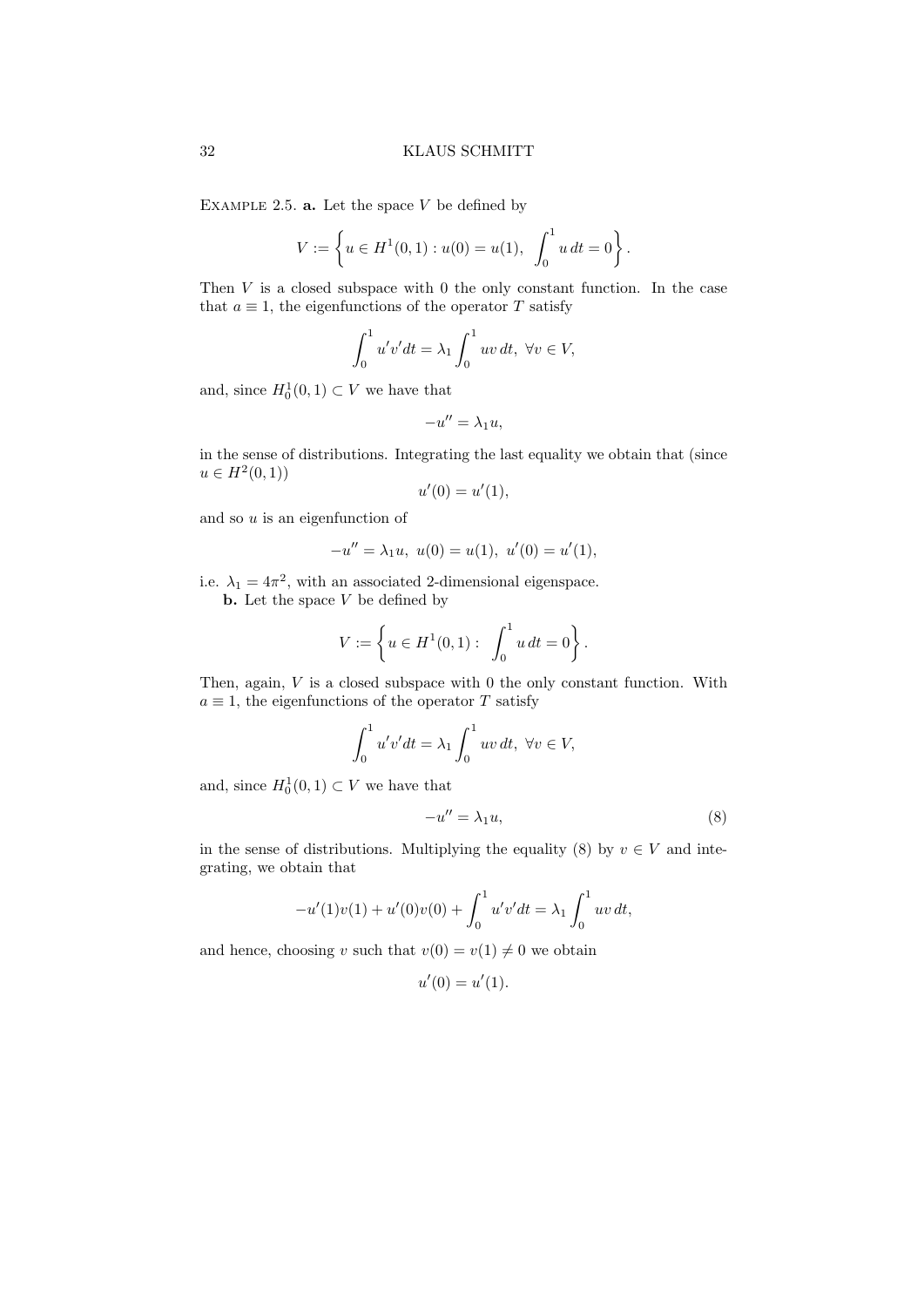Further, choosing  $v(0) = 0$ ,  $v(1) \neq 0$ , we must have  $u'(0) = 0$ . Hence u is an eigenfunction of the Neumann problem

$$
-u'' = \lambda_1 u, \ u'(0) = u'(1) = 0
$$

i.e.  $\lambda_1 = \pi^2$ , the second eigenvalue of the Neumann problem with an associated 1-dimensional eigenspace, spanned by  $u(t) = \cos \pi t$ .

Both of the above examples, of course, are examples of classical Sturm-Liouville boundary value problems, where, because of the constraints built into the space V, the eigenvalue  $\lambda_1$  is actually the second eigenvalue of the problem (8) with respect to either periodic or Neumann boundary conditions in the space  $H^1(0,1)$ .

Next let us consider the example, related to (1)

$$
-u''(t) = \lambda a(t)u, \quad 0 < t < 1\tag{9}
$$

subject to the four-point boundary conditions

$$
u(0) = \alpha u(\xi), \quad u(1) = \beta u(\eta), \ 0 < \xi < \eta < 1,\tag{10}
$$

where, as above,  $a : [0, 1] \rightarrow [0, \infty)$  is a continuous function assuming positive values.

PROPOSITION 2.6. Assuming that

$$
0 < \alpha, \beta < 1,
$$

then the principal (weak) eigenvalue of  $(9)$ ,  $(10)$  is positive, simple, and has an associated eigenfunction which is positive in  $[0,1]$ . All other eigenvalues are simple, as well, and eigenfunctions corresponding to different eigenvalues are orthogonal with respect to the  $L^2$  inner product with weight function a.

Proof. In this case we define

$$
V = \{ u \in H^1(0,1) : u(0) = \alpha u(\xi), \quad u(1) = \beta u(\eta) \}.
$$

Then V is a closed subspace of  $H^1(0,1)$  with  $C_0^{\infty}((0,\xi) \cup (\xi,\eta) \cup (\eta,1))$  dense in V. The principal (weak) eigenvalue is characterized by

$$
0 < \lambda_1 = \inf_{v \in V} \left\{ \int_0^1 (v')^2 dt : \int_0^1 av^2 dt = 1 \right\},\,
$$

furthermore this infimum is assumed, by, say  $u \in V$ , and u satisfies

$$
\int_0^1 u'v'dt = \lambda_1 \int_0^1 auv dt, \ \forall v \in V.
$$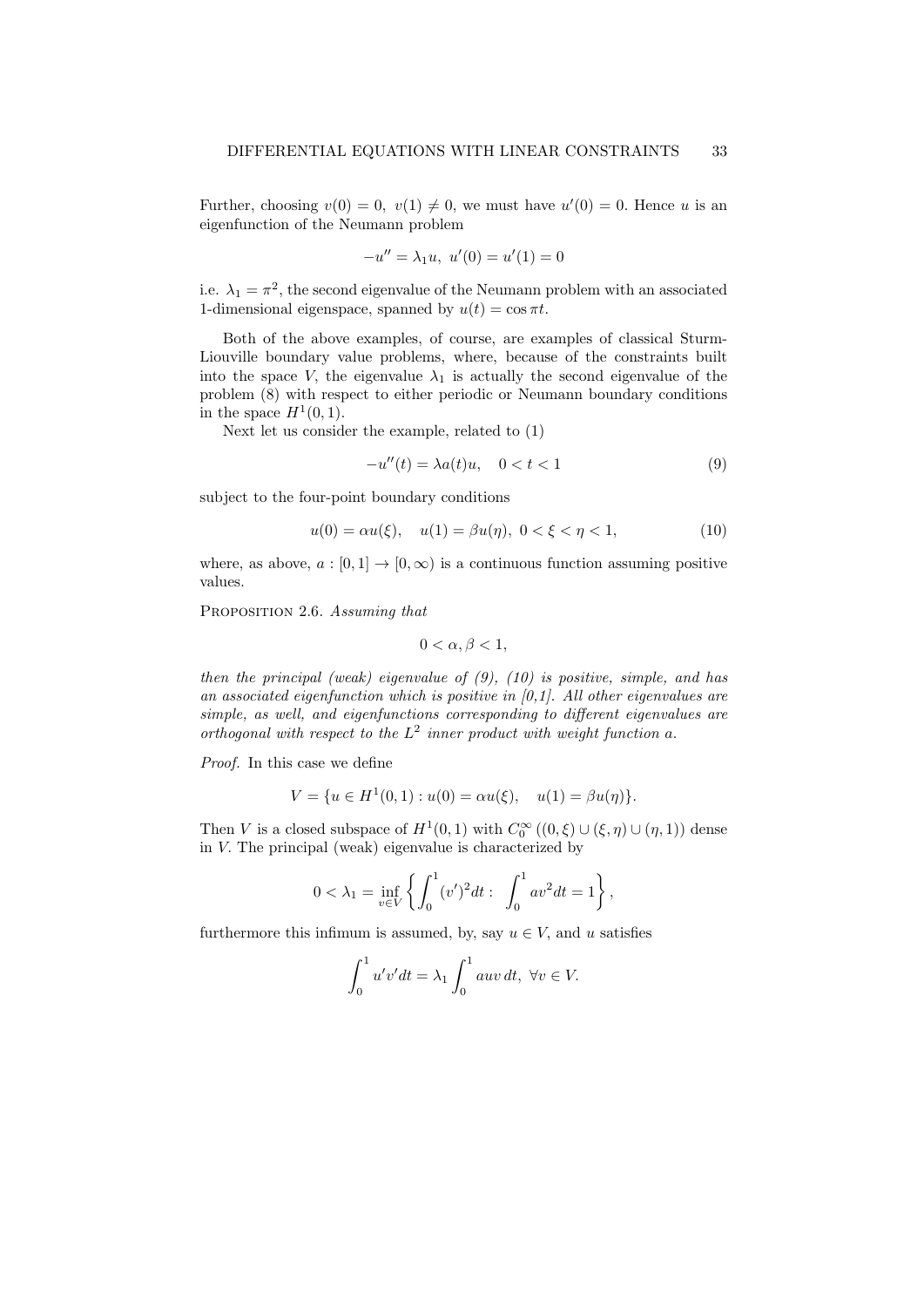Since, for  $v \in V$ , we have that  $|v| \in V$  and since

$$
0 < \lambda_1 = \inf_{v \in V} \left\{ \int_0^1 |v|^{2} dt : \int_0^1 a|v|^2 dt = 1 \right\},\,
$$

we may assume that the eigenfunction u is one signed, say  $u \geq 0$ , which implies, because of the boundary conditions that  $u > 0$  in [0, 1]. Hence, again because of the boundary conditions, and, since

$$
-u'' = \lambda_1 au,
$$

u will assume its maximum in the interval  $[\xi, \eta]$ . If v is any other eigenfunction corresponding to  $\lambda_1$ , we may assume  $v(0) \geq 0$ . If  $v(0) > 0$ , we may let  $w(t) =$  $\mu v(t)$ , where  $\mu = \frac{u(0)}{v(0)}$ . Then w is an eigenfunction with

$$
w(0)=u(0)
$$

and hence

$$
z(t) := u(t) - w(t)
$$

is an eigenfunction having zeros at 0 and  $\xi$ , which by the Sturm Separation Theorem [11] implies that u must vanish in  $(0, \xi)$ . Thus it must be the case that  $w(t) \equiv u(t)$ . If, on the other hand,  $v(0) = 0$ , then  $v(\xi) = 0$ , then we again obtain a contradiction by use of the Sturm Separation Theorem.

Next, let  $u_i$  and  $u_j$  be eigenfunctions corresponding to the eigenvalues  $\lambda_i$ and  $\lambda_i$ ,  $i \neq j$ . Then

$$
\int_0^1 u'_l v' dt = \lambda_l \int_0^1 a u_l v dt, \ \forall v \in V, \ l = i, j
$$

and hence

$$
\int_0^1 u'_i u'_j dt = \lambda_i \int_0^1 a u_i u_j dt = \lambda_j \int_0^1 a u_i u_j dt,
$$

thus

$$
(\lambda_j - \lambda_i) \int_0^1 a u_i u_j dt = 0.
$$

 $\Box$ 

## 3. Bifurcating continua

We shall assume that

$$
a:[0,1]\to[0,\infty),\ f:\mathbb{R}\to\mathbb{R},\ f:(0,\infty)\to(0,\infty)
$$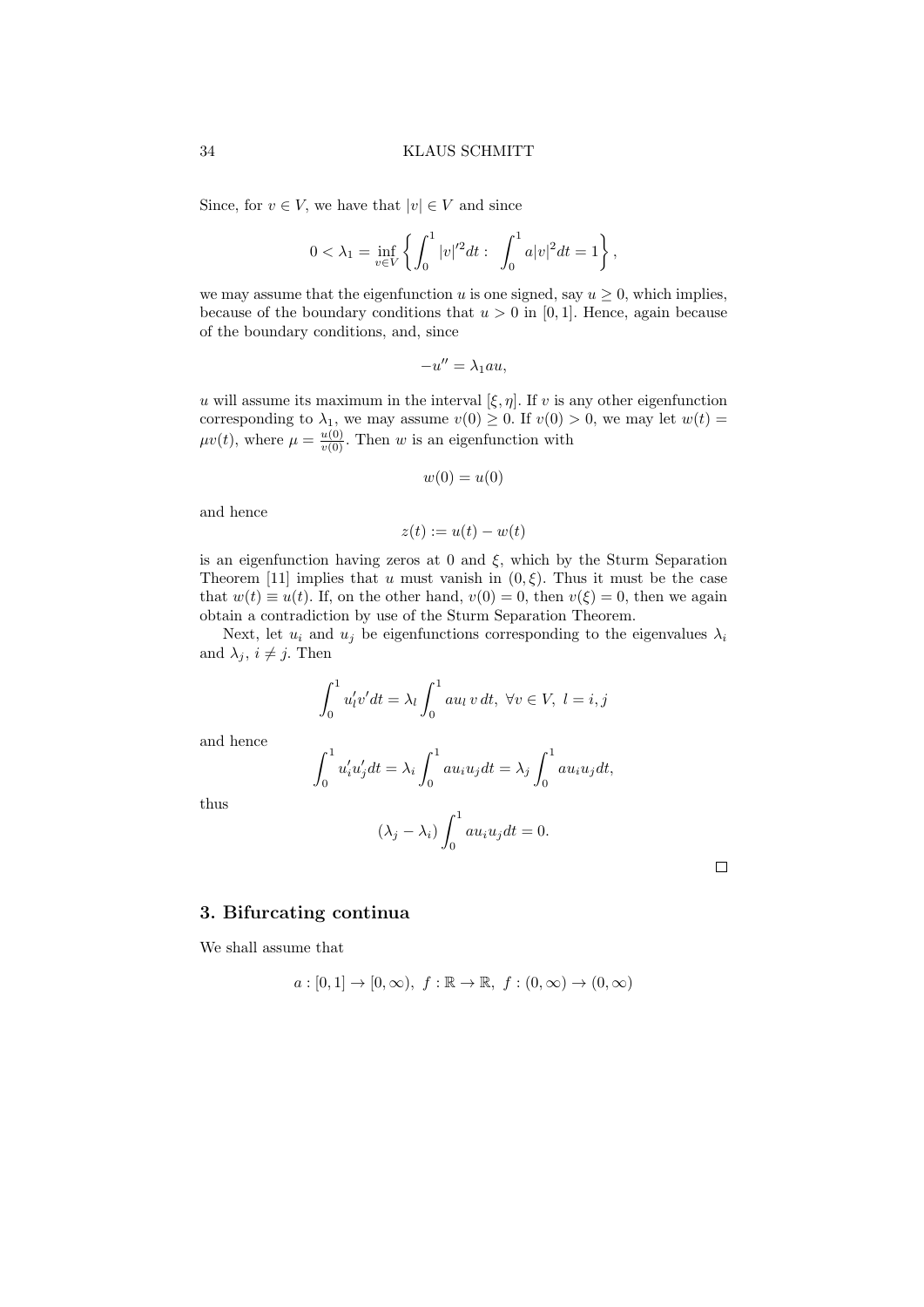are continuous functions such that a is nontrivial.  $V \subset H^1(0,1)$  is a subspace with the property that the only constant function in  $V$  is the zero function and that the smallest positive eigenvalue  $\lambda_1$  of

$$
-u''(t) = \lambda a(t)u, \quad 0 < t < 1, \ u \in V
$$
 (11)

is simple and has an associated eigenfunction which is positive in  $(0, 1)$ . This assumption holds, for example (among others), in the cases of the boundary conditions imposed in the various papers cited and related work (cf. for example Proposition 2.6).

We now consider the nonlinear problem (1). This problem we shall embed into the problem

$$
-y''(t) = \mu a(t) f(y(t)), \quad 0 < t < 1, \ y \in V. \tag{12}
$$

We shall prove that, under assumptions on  $f$ , spelled out below, a continuum of positive solutions (in the space  $\mathbb{R} \times C[0, 1]$ ) exists which crosses the hyperplane  ${1} \times C[0, 1]$  and thus conclude that the problem

$$
-y''(t) = a(t)f(y(t)), \quad 0 < t < 1, \ y \in V,\tag{13}
$$

has a nontrivial solution. To this end, let

$$
f_0 = \lim_{u \to 0} \frac{f(u)}{u}, \quad f_{\infty} = \lim_{u \to \infty} \frac{f(u)}{u}.
$$
 (14)

We have the following theorem.

THEOREM 3.1. Let V be as above and assume that the limits in  $(14)$  exist and satisfy

$$
0 < f_0 < \lambda_1 < f_\infty \tag{15}
$$

or

$$
0 < f_{\infty} < \lambda_1 < f_0. \tag{16}
$$

Then the boundary value problem (13) has a solution y which is positive in  $(0, 1)$ .

Proof. We consider the problem (12) and apply the global bifurcation theorem of Krasnosels'kii-Rabinowitz, see [30, 32], which guarantees the existence of an unbounded continuum  $\mathbb{C} := \{(\mu, y)\} \subset \mathbb{R} \times C[0, 1]$  with the solution component y such that  $y(t) > 0$ ,  $t \in (0, 1)$ , which bifurcates from the trivial solution at the bifurcation point  $(\mu f_0, 0) = (\lambda_1, 0)$  (while the application of the global bifurcation theorem also allows for the alternative that the continuum might bifurcate from another eigenvalue, this alternative may be quickly ruled out by refering to Proposition 2.6). One may further show (using arguments as in [26, 27]) that the continuum  $\mathbb C$  is bounded in the  $\mu-$  direction and hence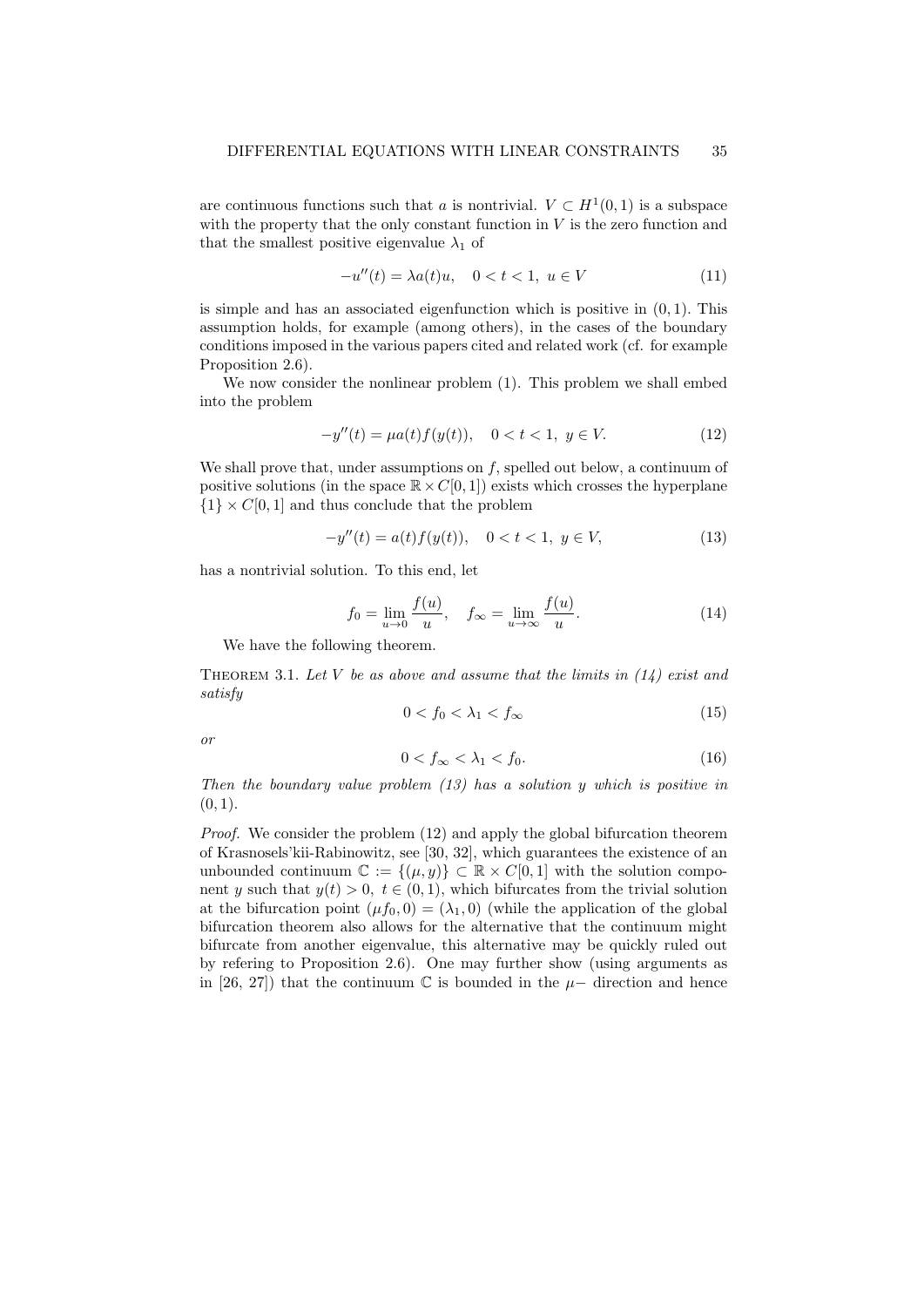must become unbounded in some bounded  $\mu$ −interval, i.e., it will bifurcate from infinity in that interval. Using results about bifurcation from infinity as in [31, 34, 35, 37], we deduce that bifurcation from infinity will take place at  $\mu f_{\infty} = \lambda_1$ . Therefore the continuum  $\mathbb{C}$ , projected onto the  $\mu$ −axis =  $\mathbb{R}$  will include the open interval determined by the values  $\frac{\lambda_1}{f_0}$  and  $\frac{\lambda_1}{f_\infty}$ . This open interval will contain the value  $\mu = 1$ , if either (15) or (16) hold.  $\Box$ 

The above result and its proof may be extended to the following:

THEOREM 3.2. Under the same assumptions on the subspace  $V$ , assume that

$$
0 = f_0 < \lambda_1 < f_\infty \tag{17}
$$

or

$$
0 = f_{\infty} < \lambda_1 < f_0. \tag{18}
$$

Then the boundary value problem  $(13)$  has a solution y which is positive in  $(0, 1)$ .

Proof. In the case of (17) there will be no bifurcation from the trivial solution, however, bifurcation from infinity will take place at  $\mu = \frac{\lambda_1}{f_{\infty}}$  with the corresponding continuum existing for all values of  $\mu > \frac{\lambda_1}{f_{\infty}}$ , and hence (13) will have a positive solution, whereas in the case (18), bifurcation from the trivial solution occurs at  $\mu = \frac{\lambda_1}{f_0}$ , with the continuum existing for all values  $\mu > \frac{\lambda_1}{f_0}$ . г

Global bifurcation theory may also be applied at simple eigenvalues  $\lambda_i > \lambda_1$ , and various results may be formulated using the ideas used above; here it will be important again that bifurcating continua are global, which will follow from nodal properties of solutions inherited by the nodal properties of the eigenfunctions of the associated linearized problems.

# 4. Concluding Remarks

Remark 4.1. The methods developed in [26, 27, 28] may be employed to study various multi-point and nonlocal boundary value problems involving nonlinear terms f different from those considered above, as long as solution branches of positive solutions may be found which exist globally and can be shown to cross the appropriate parameter hyperplane. To this end we refer to  $[40, 41]$ , where fixed point techniques have been used.

REMARK 4.2. If we replace, in  $(2)$ , one of boundary conditions by, say, the following

$$
y(0) = \alpha y(\xi) + b \tag{19}
$$

one obtains a problem from a class of problems studied in [43]. Here one may view b as a parameter and then employ homotopy continuation techniques,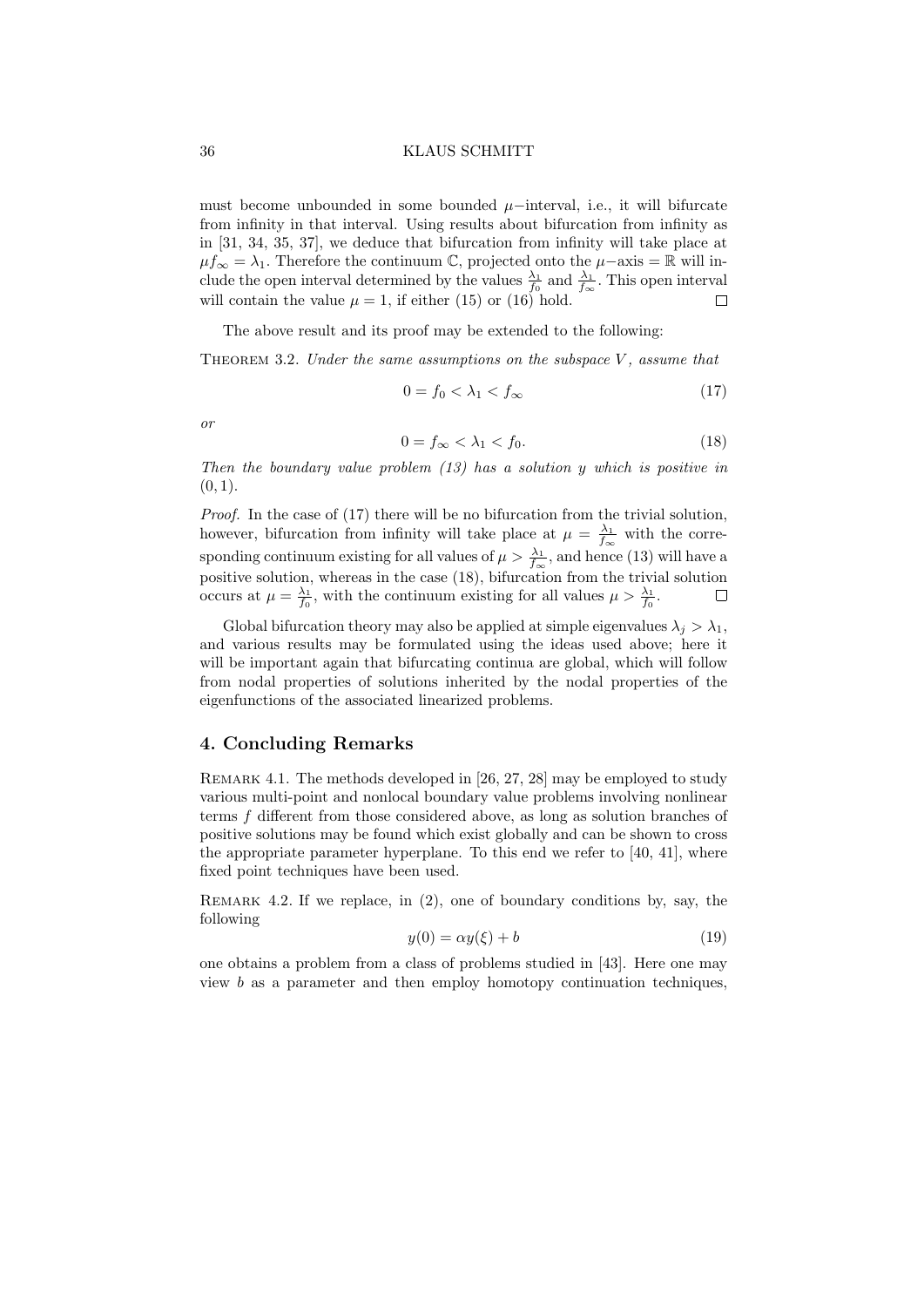as done in  $[10]$ , to obtain parameter intervals for the parameter  $b$ , for which solutions may be shown to exist.

REMARK 4.3. The interested reader might wish to revisit the example  $(1)$ , i.e.

$$
y''(t) + a(t)f(y(t)) = 0, \quad 0 < t < 1
$$

subject to the three-point boundary conditions

$$
y(0) = \alpha y\left(\frac{1}{2}\right), \quad y(1) = \beta y\left(\frac{1}{2}\right)
$$

in case  $a \equiv 1$  and do the necessary computations to find that if  $|\alpha + \beta| < 2$ , then positive real eigenvalues exist having the properties required above, whereas if  $\alpha + \beta = 2$ , the problem is in fact in resonance (c.f. also [22], where it has been shown that only if  $\alpha + \beta \neq 2$ , a Green's function may be computed) and if  $|\alpha + \beta| > 2$ , no real eigenvalues exist. In the case that real eigenvalues exist, the principal eigenvalue  $\lambda_1$  is given by

$$
\lambda_1 = 4\mu_1^2,
$$

where  $\mu_1$  is the smallest positive solution of

$$
\cos \mu = \frac{\alpha + \beta}{2}.
$$

Another interesting example is obtained for the same nonlinear differential equation which is subject to boundary conditions such as

$$
u(0) = \int_0^{\frac{1}{2}} u(s)ds
$$

(see also [41], where similar boundary conditions are considered).

REMARK 4.4. For problems at resonance, such as the example in the previous remark, when  $\alpha + \beta = 2$ , continuation arguments based on Mawhin's continuation theorem, as was done in [29], may be used to establish existence criteria for such multi-point boundary value problems.

Remark 4.5. A useful tool to study boundary value problems for nonlinear elliptic equations has been the method of sub-supersolutions. In this regard we refer to [19], where such a theory has been developed for general variational inequalities, and hence may be applied to multi-point and nonlocal boundary value problems of the types discussed here. These methods not only apply for semilinear but nonlinear problems, as well. Here also the variational eigenvalue theory as presented in [17] may be useful.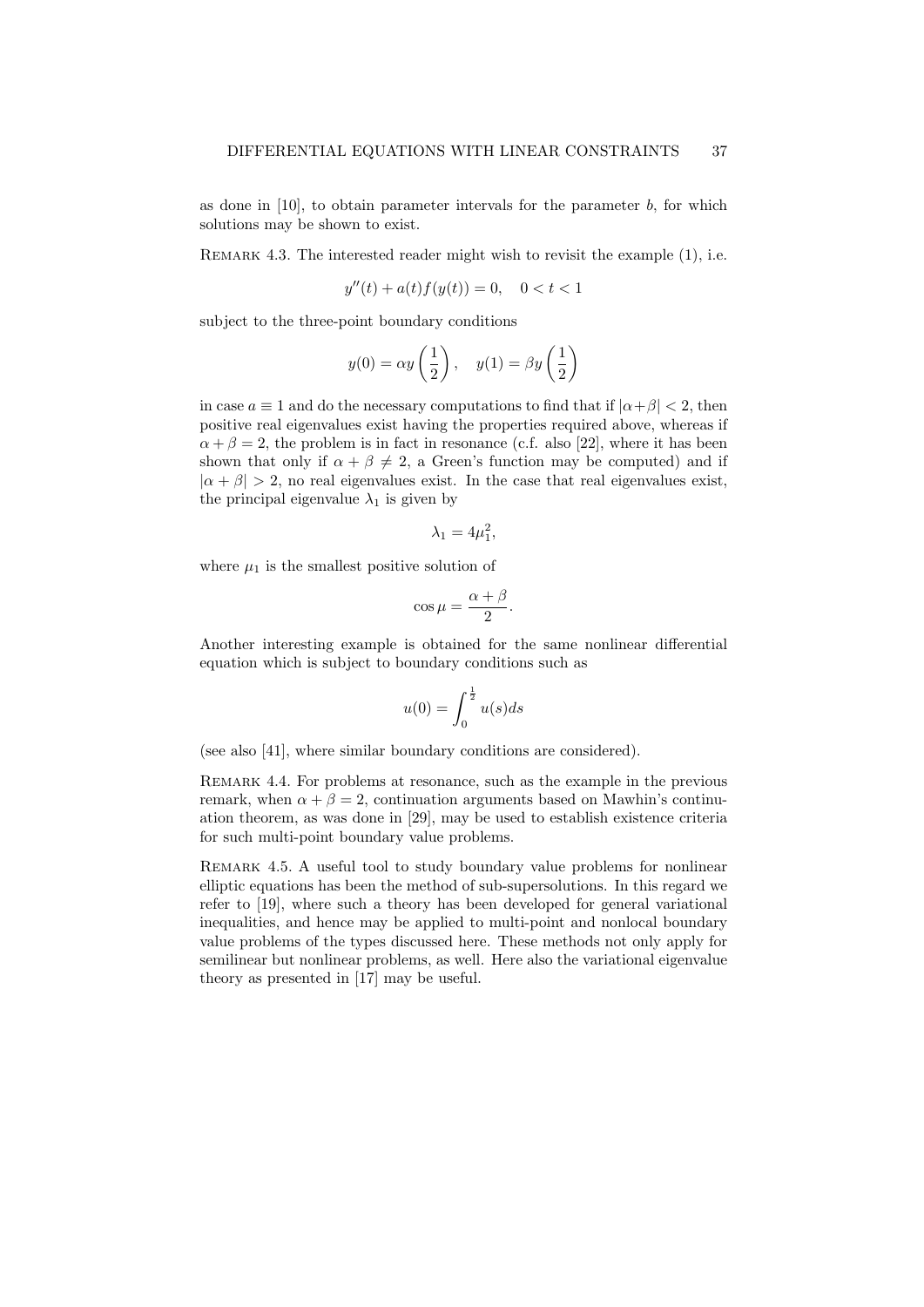REMARK 4.6. In the case of multi-point or nonlocal boundary value problems for elliptic partial differential equations, these problems may be formulated as variational inequalities (actually equalities, since  $V$  is a subspace). Problems involving nonlinear terms  $f$ , as above, may then be analyzed using bifurcation techniques as presented in [18].

REMARK 4.7. If it is the case that either of the the limits (3) does not exist, but the quotients lie asymptotically in certain non overlapping intervals, ideas, as developed in [36], may be used to develop analogous existence results for such nondifferentiable nonlinear problems.

### **REFERENCES**

- [1] H. Amann, Fixed point equations and nonlinear eigenvalue problems in ordered Banach spaces, SIAM Review 18 (1976), 620–709.
- [2] A. AMBROSETTI AND P. HESS, Nonzero solutions of asymptotically linear elliptic eigenvalue problems, J. Math Anal. Appl. 73 (1980), 411–422.
- [3] D.ANDERSON, Solutions to second order three-point problems on time scales, J. Difference Equ. Appl. 8 (2002), 673–688.
- [4] K. DEIMLING, *Nonlinear functional analysis*, Springer, Berlin, 1980.
- [5] J. GAO, D. SUN AND M. ZHANG, Structure of eigenvalues of multi-point boundary value problems, Adv. Difference Equ. 2010 (2010), No. 381932, 1–27.
- [6] L. Gong, X. Li, B. Qin and X. Xu. Solution branches for nonlinear problems with an asymptotic oscillation property, Electron. J. Differential Equations 2015 (2015), No. 269, 1–15.
- [7] C. GUPTA, Solvability of a three-point nonlinear boundary value problem for a second order ordinary differential equation, J. Math. Anal. Appl. 168(1992), 540–551.
- [8] C. GUPTA, A note on a second order a three-point nonlinear boundary value problem, J. Math. Anal. Appl. 186 (1994), 277-281.
- [9] G. GUSTAFSON AND K. SCHMITT, Nonzero solutions of boundary value problems for second order ordinary and delay differential equations, J. Differential Equations 12 (1972), 129-149.
- [10] G. A. HARRIS, The influence of boundary data on the number of solutions of boundary value problems with jumping nonlinearities, Trans. Amer. Math. Soc. 321 (1990), 417–464.
- [11] P. HARTMAN, *Ordinary differential equations*, Wiley, New York, 1964.
- [12] E. KAUFMANN AND Y. RAFFOUL, *Eigenvalue problems for a three-point boundary* value problem on a time scale, Electron. J. Qual. Theory Differ. Equ. 2004 (2004), No. 15, 1-10.
- [13] N. Kosmatov, Semipositone m-point boundary value problems, Electron. J. Dif*ferential Equations* 2004 (2004), No. 119, 1-7.
- [14] M. A. KRASNOSEL'SKII, *Positive solutions of operator equation*, Noordhoff, Groningen, 1964.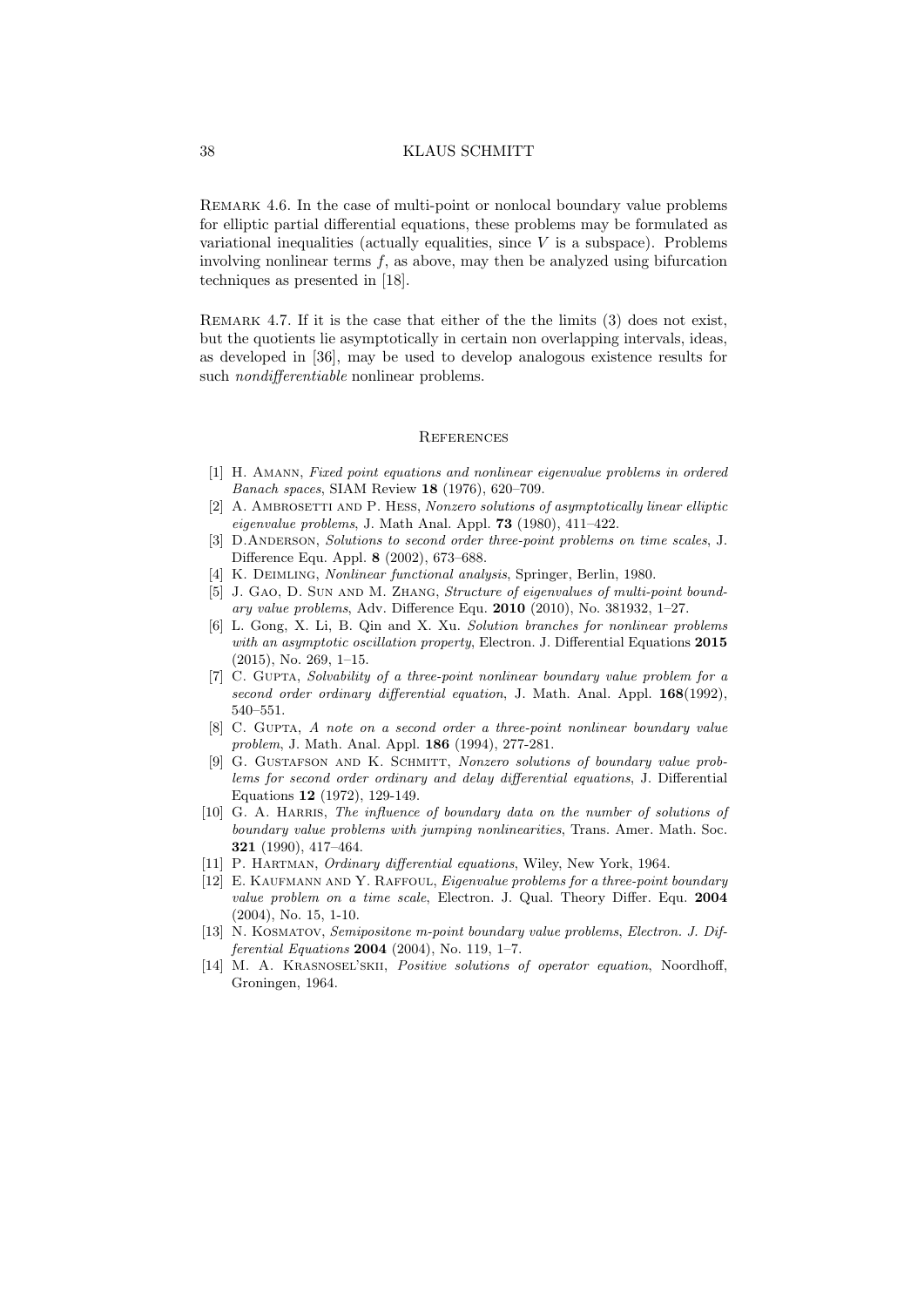- [15] M. K. Kwong and J. S. W. Wong, An optimal existence theorem for positive solutions of a four point boundary value problem, Electron. J. Differential Equations 2009 (2009), No. 165, pp. 1–8.
- [16] M. K. Kwong and J. S. W. Wong, Some remarks on three-point and fourpoint bvp's for second order nonlinear differential equations, Electron. J. Qual. Theory Differ. Equ. 2009 (2009), No. 20, pp. 1–18.
- [17] A. Lê AND K. SCHMITT, *Variational eigenvalues of degenerate eigenvalue prob*lems for the weighted p-Laplacian, Adv. Nonlinear Stud. 5 (2005), 573–585.
- [18] V. K. LE AND K. SCHMITT, Global bifurcation in variational inequalities: applications to obstacle and unilateral problems, Springer, New York, 1997.
- [19] V. K. LE AND K. SCHMITT, Some general concepts of sub-supersolutions for nonlinear elliptic problems, Topol. Methods Nonlinear Anal. 28 (2006), 87–103.
- [20] J, Nečas, *Introduction to the theory of nonlinear elliptic equations*, Wiley, New York, 1986.
- [21] B. Liu, Nontrivial solutions of second order three-point boundary value problems, Appl. Math. Comput. 132 (2002), 201–211.
- [22] W. S. Loup, Self-adjoint multi-point boundary value problems, Pacific J. Math. 24 (1968), No. 2, 303–317.
- [23] R. MA, Existence theorems for a second order three-point boundary value problem, J. Math. Anal. Appl. **211** (1997), 545–555.
- [24] R. Ma, Positive solutions of a nonlinear three-point boundary value problem, Electron. J. Differential Equations 1999 (1999), No. 34, 1–8.
- [25] C. V. PAO AND Y. M. WANG, *Nonlinear fourth order elliptic equations with* nonlocal boundary conditions, J. Math. Anal. Appl. **372** (2010), 351-365.
- [26] H.-O. Peitgen and K. Schmitt, Perturbations topologiques globales des problèmes non linéaires aux valeurs propres, C. R. Acad. Sci. Paris, Serie A 291 (1980), 271–274.
- [27] H.-O. PEITGEN AND K. SCHMITT, Global topological perturbations of nonlinear eigenvalue problems, Math. Methods Appl. Sci. 5 (1983), 376–388.
- [28] H.-O. PEITGEN AND K. SCHMITT, Global analysis of two-parameter elliptic eigenvalue problems, Trans. Amer. Math. Soc. 283 (1984), 57–95.
- [29] P. D. PHUNG AND L. T. TRUONG, Existence of solutions to three point boundary value problems at resonance, Electron. J. Qual. Theory Differ. Equ. 2016 (2016), No. 115, 1–13.
- [30] P. RABINOWITZ, Some global results for non linear eigenvalue problems, J. Funct. Anal. 7 (1971), 487–513.
- [31] P. Rabinowitz, On bifurcation from infinity, J. Differential Equations 14 (1973), 462–475.
- [32] P. RABINOWITZ, Some aspects of nonlinear eigenvalue problems, Rocky Mountain J. Math. 3 (1973), 162–202.
- [33] B. P. Rynne, Spectral properties of second-order, multi-point p− Laplacian boundary value problems, Nonlinear Anal. 72 (2010), 4244–4253.
- [34] R. SCHAAF AND K. SCHMITT, A class of nonlinear Sturm-Liouville problems with infinitely many solutions, Trans. Amer. Math. Soc. 306 (1988), 853-859.
- [35] R. SCHAAF AND K. SCHMITT, Asymptotic behavior of positive solution branches of elliptic problems with linear part at resonance, Z. Angew. Math. Phys. 43